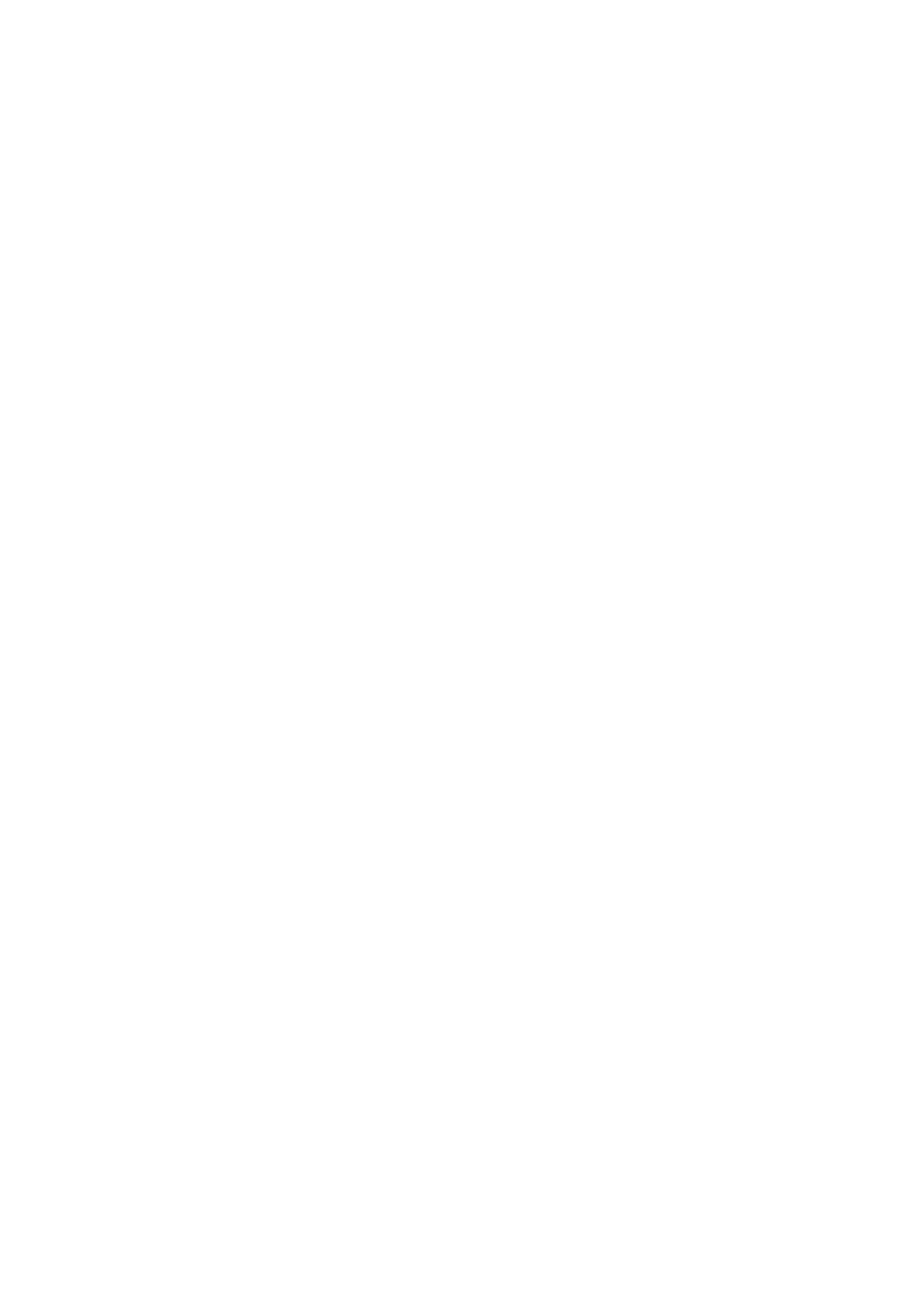*I certify that this public bill, which originated in the Legislative Assembly, has finally passed the Legislative Council and the Legislative Assembly of New South Wales.*

> *Clerk of the Legislative Assembly. Legislative Assembly, Sydney, , 2013*



New South Wales

# **Criminal Procedure Amendment (Mandatory Pre-trial Defence Disclosure) Bill 2013**

Act No , 2013

An Act to amend the *Criminal Procedure Act 1986* in relation to mandatory pre-trial defence disclosure in indictable proceedings; and for other purposes.

*I have examined this bill and find it to correspond in all respects with the bill as finally passed by both Houses.*

*Assistant Speaker of the Legislative Assembly.*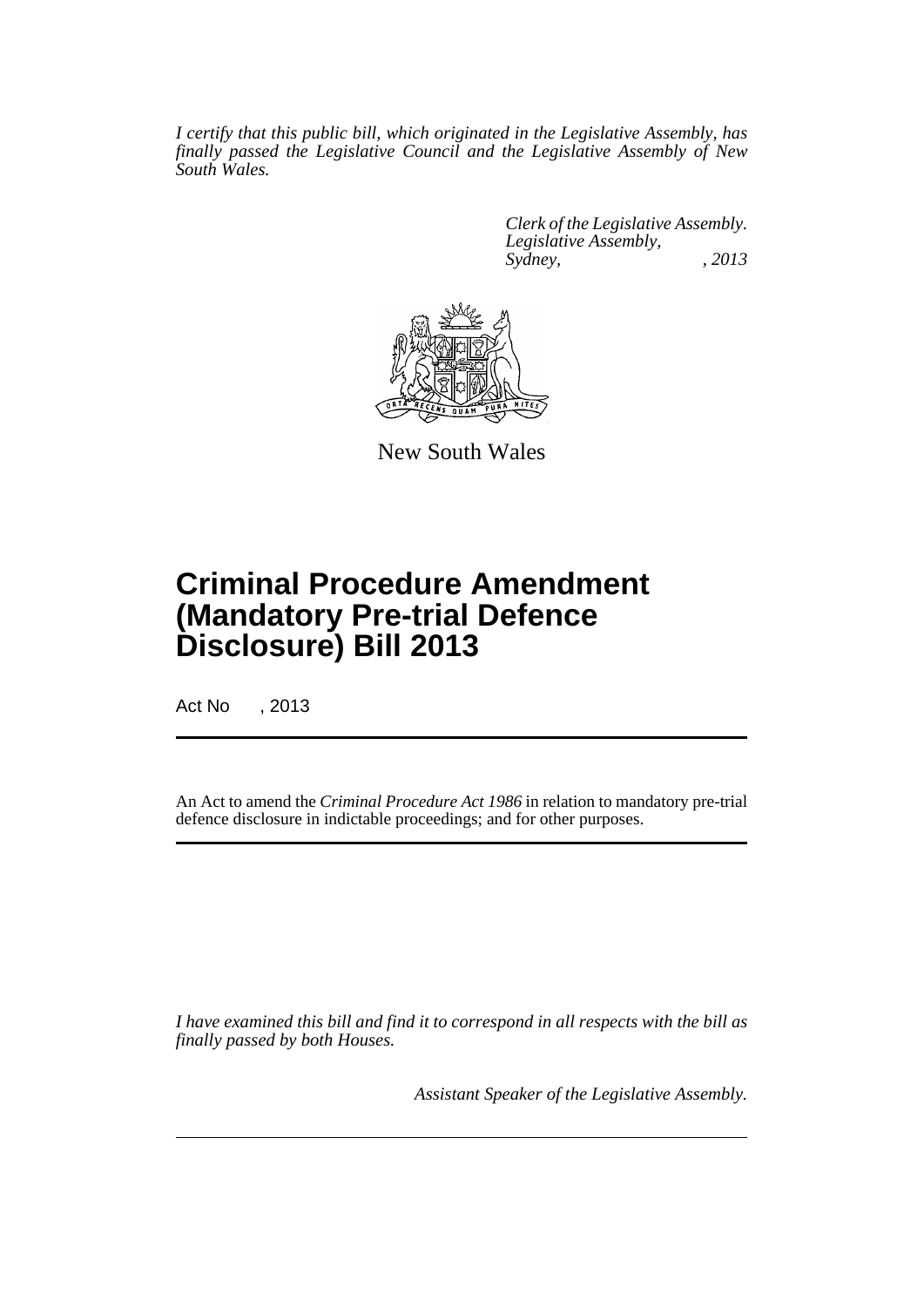#### <span id="page-3-0"></span>**The Legislature of New South Wales enacts:**

#### **1 Name of Act**

This Act is the *Criminal Procedure Amendment (Mandatory Pre-trial Defence Disclosure) Act 2013*.

#### <span id="page-3-1"></span>**2 Commencement**

This Act commences on a day or days to be appointed by proclamation.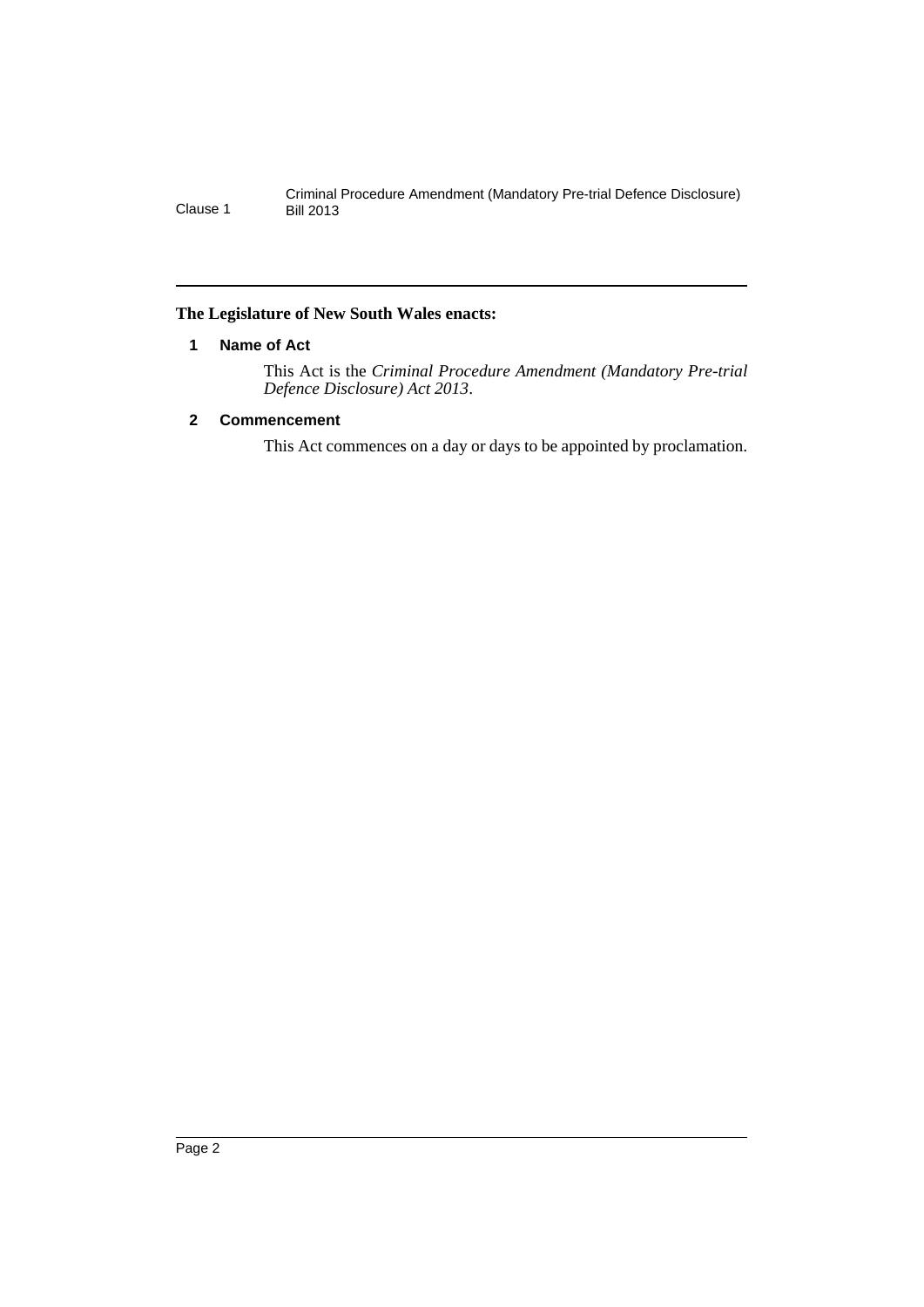Amendment of Criminal Procedure Act 1986 No 209 Schedule 1

### <span id="page-4-0"></span>**Schedule 1 Amendment of Criminal Procedure Act 1986 No 209**

#### **[1] Section 136 Directions for conduct of proceedings**

Omit ", including a direction as to the time by which notice of the prosecution case is to be given under section 137 and notice of the defence response is to be given under section 138".

- **[2] Section 137 Notice of prosecution case to be given to accused person** Omit the section.
- **[3] Section 138 Notice of defence response to be given to prosecutor** Omit the section.

#### **[4] Section 139 Pre-trial hearings**

Omit section 139 (3) (c). Insert instead:

(c) determine the timetable for pre-trial disclosure under section 141,

#### **[5] Sections 141–143**

Omit the sections. Insert instead:

#### **141 Mandatory pre-trial disclosure**

- (1) After the indictment is presented or filed in proceedings, the following pre-trial disclosure is required:
	- (a) the prosecutor is to give notice of the prosecution case to the accused person in accordance with section 142,
	- (b) the accused person is to give notice of the defence response to the prosecution's notice in accordance with section 143,
	- (c) the prosecution is to give notice of the prosecution response to the defence response in accordance with section 144.
- (2) Pre-trial disclosure required by this section is to take place before the date set for the trial in the proceedings and in accordance with a timetable determined by the court.

**Note.** Practice notes issued by the court will guide determinations of the timetable for pre-trial disclosures and related matters.

(3) The court may vary any such timetable if it considers that it would be in the interests of the administration of justice to do so.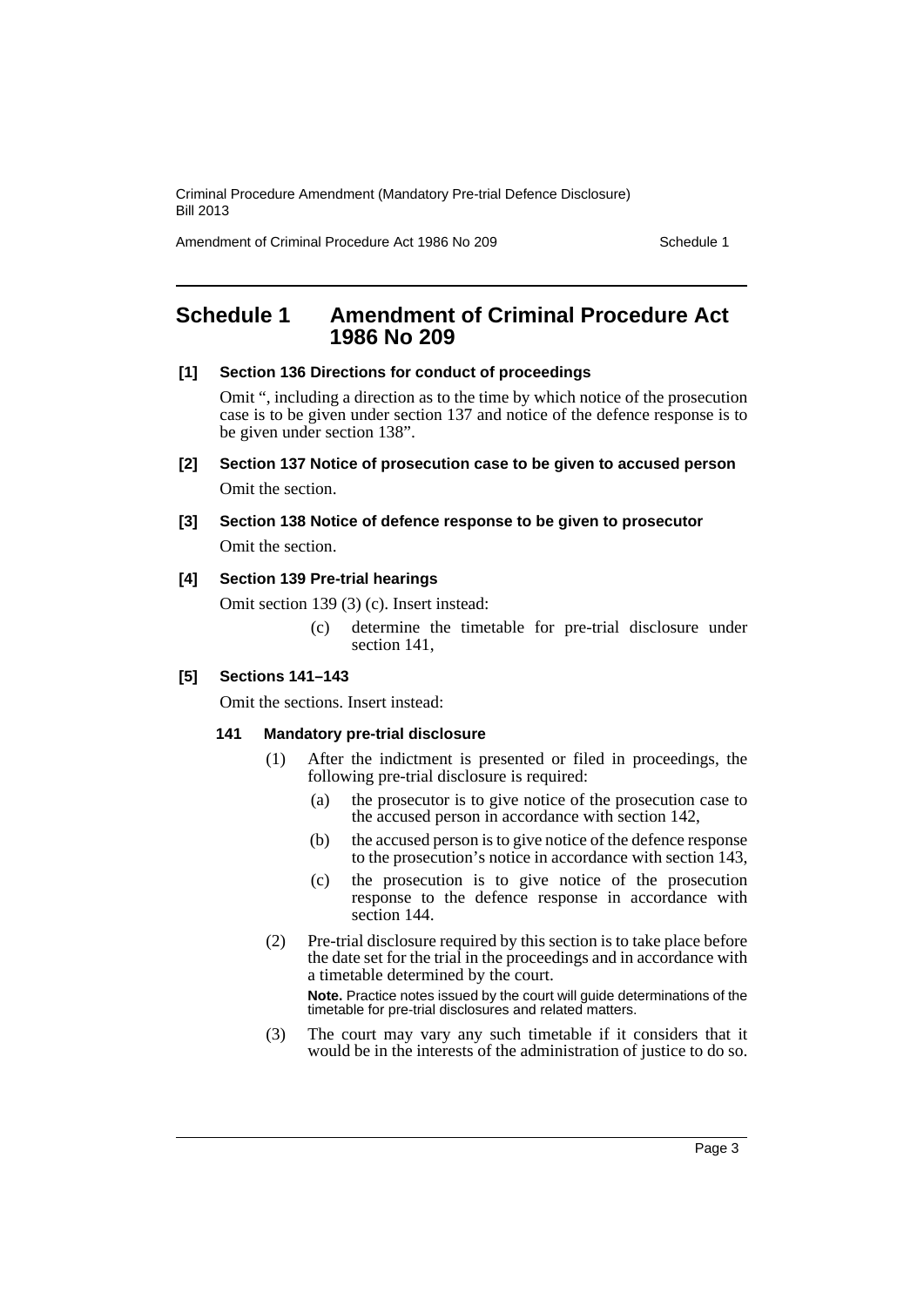Schedule 1 Amendment of Criminal Procedure Act 1986 No 209

(4) The regulations may make provision for or with respect to the timetable for pre-trial disclosure.

#### **142 Prosecution's notice**

- (1) For the purposes of section 141 (1) (a), the prosecution's notice is to contain the following:
	- (a) a copy of the indictment,
	- (b) a statement of facts,
	- (c) a copy of a statement of each witness whose evidence the prosecutor proposes to adduce at the trial,
	- (d) a copy of each document, evidence of the contents of which the prosecutor proposes to adduce at the trial,
	- (e) if the prosecutor proposes to adduce evidence at the trial in the form of a summary, a copy of the summary or, where the summary has not yet been prepared, an outline of the summary,
	- (f) a copy of any exhibit that the prosecutor proposes to adduce at the trial,
	- (g) a copy of any chart or explanatory material that the prosecutor proposes to adduce at the trial,
	- (h) if any expert witness is proposed to be called at the trial by the prosecutor, a copy of each report by the witness that is relevant to the case,
	- (i) a copy of any information, document or other thing provided by law enforcement officers to the prosecutor, or otherwise in the possession of the prosecutor, that would reasonably be regarded as relevant to the prosecution case or the defence case, and that has not otherwise been disclosed to the accused person,
	- (j) a list identifying:
		- (i) any information, document or other thing of which the prosecutor is aware and that would reasonably be regarded as being of relevance to the case but that is not in the prosecutor's possession and is not in the accused person's possession, and
		- (ii) the place at which the prosecutor believes the information, document or other thing is situated,
	- (k) a copy of any information in the possession of the prosecutor that is relevant to the reliability or credibility of a prosecution witness,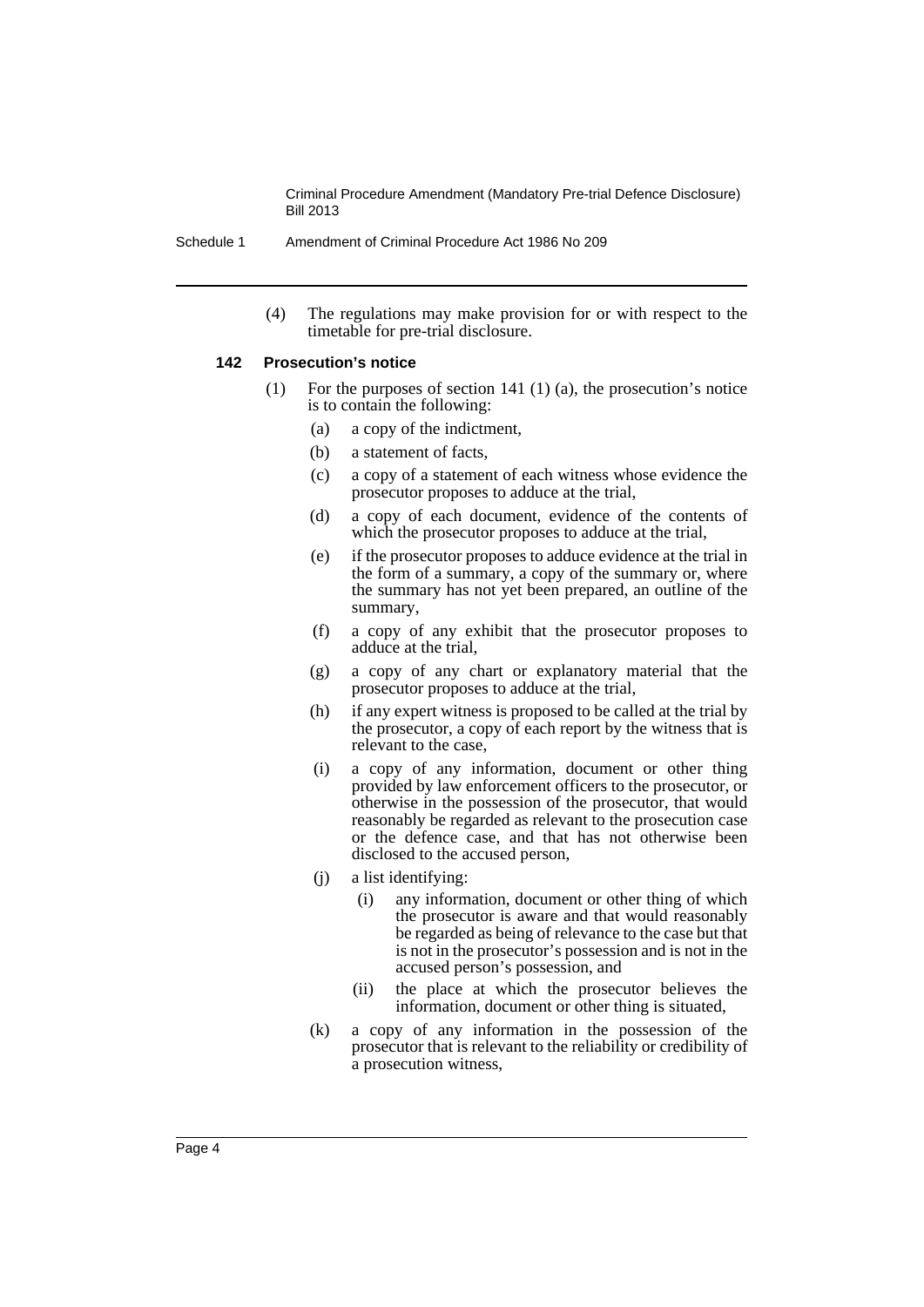Amendment of Criminal Procedure Act 1986 No 209 Schedule 1

- (l) a copy of any information, document or other thing in the possession of the prosecutor that would reasonably be regarded as adverse to the credit or credibility of the accused person,
- (m) a list identifying the statements of those witnesses who are proposed to be called at the trial by the prosecutor.
- (2) The regulations may make provision for or with respect to the form and content of a statement of facts for the purposes of this section.
- (3) In this section, *law enforcement officer* means a police officer, or an officer of one of the following agencies:
	- (a) the Police Integrity Commission,
	- (b) the New South Wales Crime Commission,
	- (c) the Independent Commission Against Corruption.

#### **143 Defence response**

- (1) For the purposes of section 141 (1) (b), the notice of the defence response is to contain the following:
	- (a) the name of any Australian legal practitioner proposed to appear on behalf of the accused person at the trial,
	- (b) the nature of the accused person's defence, including particular defences to be relied on,
	- (c) the facts, matters or circumstances on which the prosecution intends to rely to prove guilt (as indicated in the prosecution's notice under section 142) and with which the accused person intends to take issue,
	- (d) points of law which the accused person intends to raise,
	- (e) notice of any consent that the accused person proposes to give at the trial under section 190 of the *Evidence Act 1995* in relation to each of the following:
		- (i) a statement of a witness that the prosecutor proposes to adduce at the trial,
		- (ii) a summary of evidence that the prosecutor proposes to adduce at the trial,
	- (f) a statement as to whether or not the accused person intends to give any notice under section 150 (Notice of alibi) or, if the accused person has already given such a notice, a statement that the notice has been given,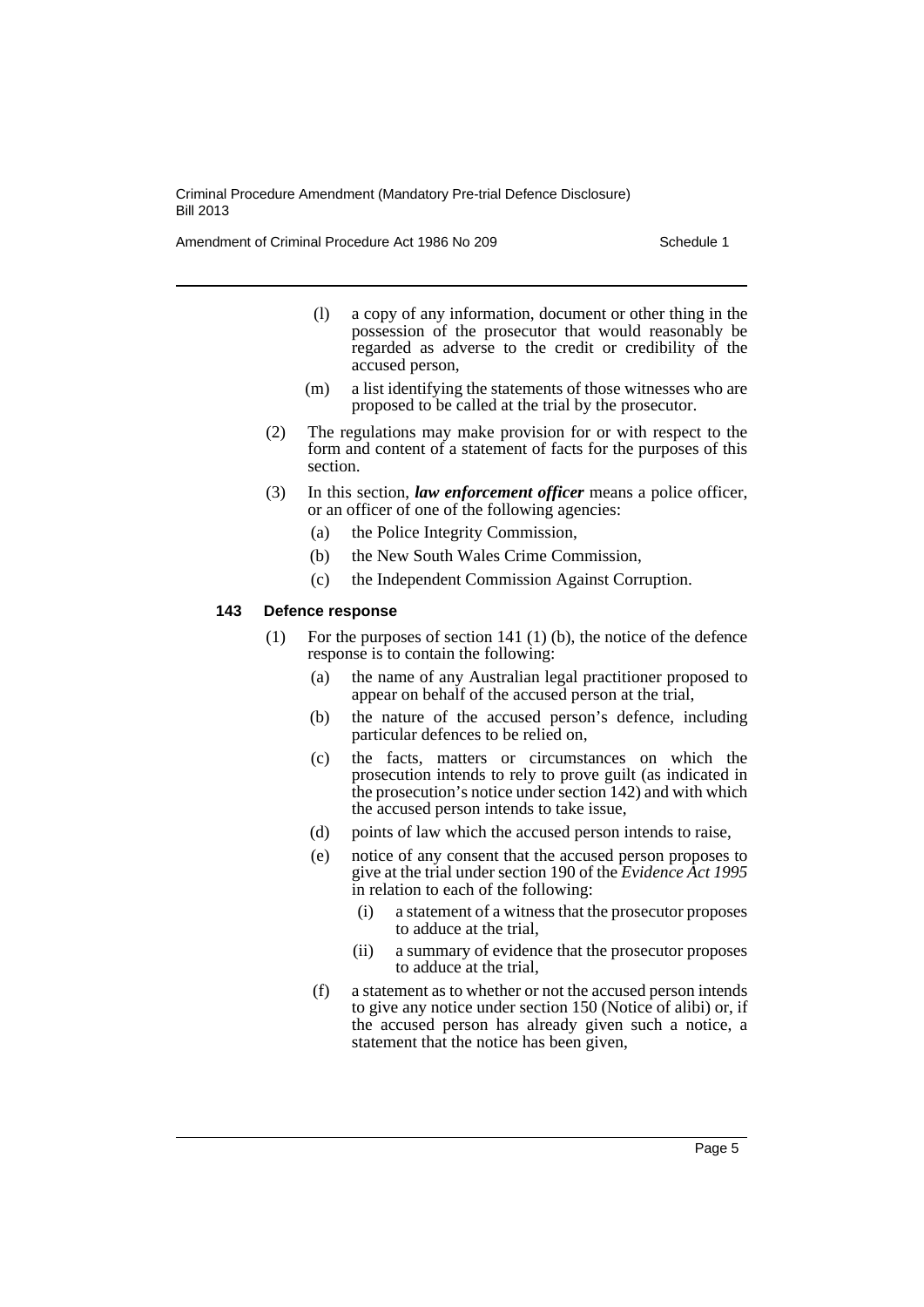Schedule 1 Amendment of Criminal Procedure Act 1986 No 209

- (g) a statement as to whether or not the accused person intends to give any notice under section 151 (Notice of intention to adduce evidence of substantial mental impairment).
- (2) The notice of the defence response is also to contain such of the following matters (if any) as the court orders:
	- (a) a copy of any report, relevant to the trial, that has been prepared by a person whom the accused person intends to call as an expert witness at the trial,
	- (b) if the prosecutor disclosed an intention to adduce evidence at the trial that has been obtained by means of surveillance, notice as to whether the accused person proposes to require the prosecutor to call any witnesses to corroborate that evidence and, if so, which witnesses will be required,
	- (c) notice as to whether the accused person proposes to raise any issue with respect to the continuity of custody of any proposed exhibit disclosed by the prosecutor,
	- (d) if the prosecutor disclosed an intention to tender at the trial any transcript, notice as to whether the accused person accepts the transcript as accurate and, if not, in what respect the transcript is disputed,
	- (e) notice as to whether the accused person proposes to dispute the authenticity or accuracy of any proposed documentary evidence or other exhibit disclosed by the prosecutor,
	- (f) notice of any significant issue the accused person proposes to raise regarding the form of the indictment, severability of the charges or separate trials for the charges,
	- (g) notice of any consent the accused person proposes to give under section 184 of the *Evidence Act 1995*.

#### **[6] Section 144**

Omit "**—court-ordered pre-trial disclosure**" from the heading to the section.

#### **[7] Section 145 Dispensing with formal proof**

Omit "section 143 (d)" from section 145 (2). Insert instead "section 143 (1) (c)".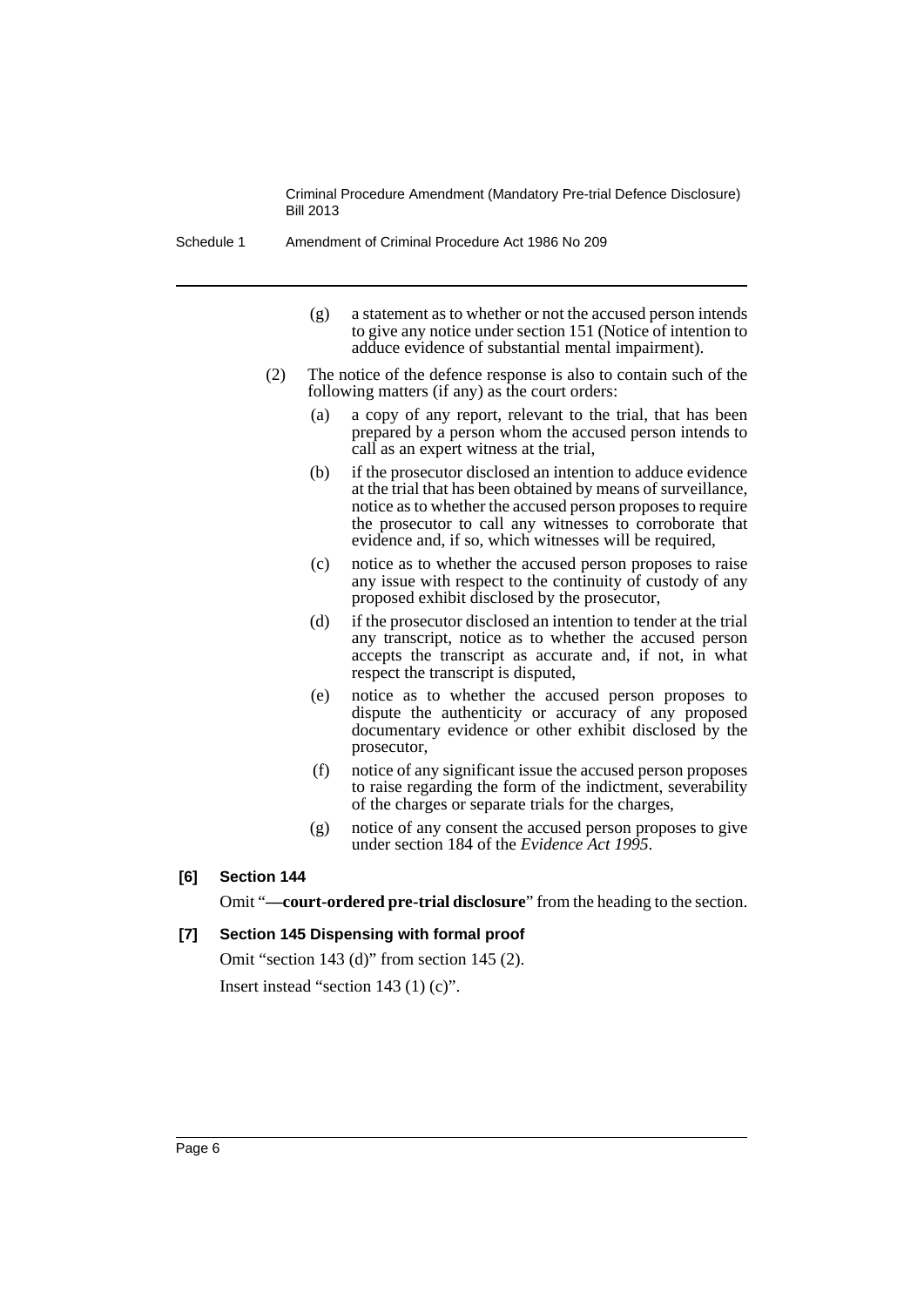Amendment of Criminal Procedure Act 1986 No 209 Schedule 1

#### **[8] Section 146A**

Insert after section 146:

#### **146A Drawing of inferences in certain circumstances**

- (1) This section applies if:
	- (a) the accused person fails to comply with the requirements for pre-trial disclosure imposed by or under this Division on the accused person, or
	- (b) the accused person is required to give a notice under section 150 (Notice of alibi) and fails to do so.
- (2) If this section applies:
	- (a) the court, or any other party with the leave of the court, may make such comment at the trial as appears proper, and
	- (b) the court or jury may then draw such unfavourable inferences as appear proper.
- (3) A person must not be found guilty of an offence solely on an inference drawn under this section.
- (4) Subsection (2) does not apply unless the prosecutor has complied with the requirements for pre-trial disclosure imposed by or under this Division on the prosecution.
- (5) This section does not limit the operation of section 146.

#### **[9] Section 147 Disclosure requirements are ongoing**

Insert after section 147 (2):

- (3) An accused person may, with the leave of the court, amend the notice of the defence response given under section 143 if any information, document or other thing is obtained from the prosecution after the notice of the defence response was given that would affect the contents of that notice.
- (4) The accused person must give the amended notice of the defence response to the prosecutor.

#### **[10] Section 148 Court may waive requirements**

Insert ", but only if the court is of the opinion that it would be in the interests of the administration of justice to do so" after "Division" in section 148 (1).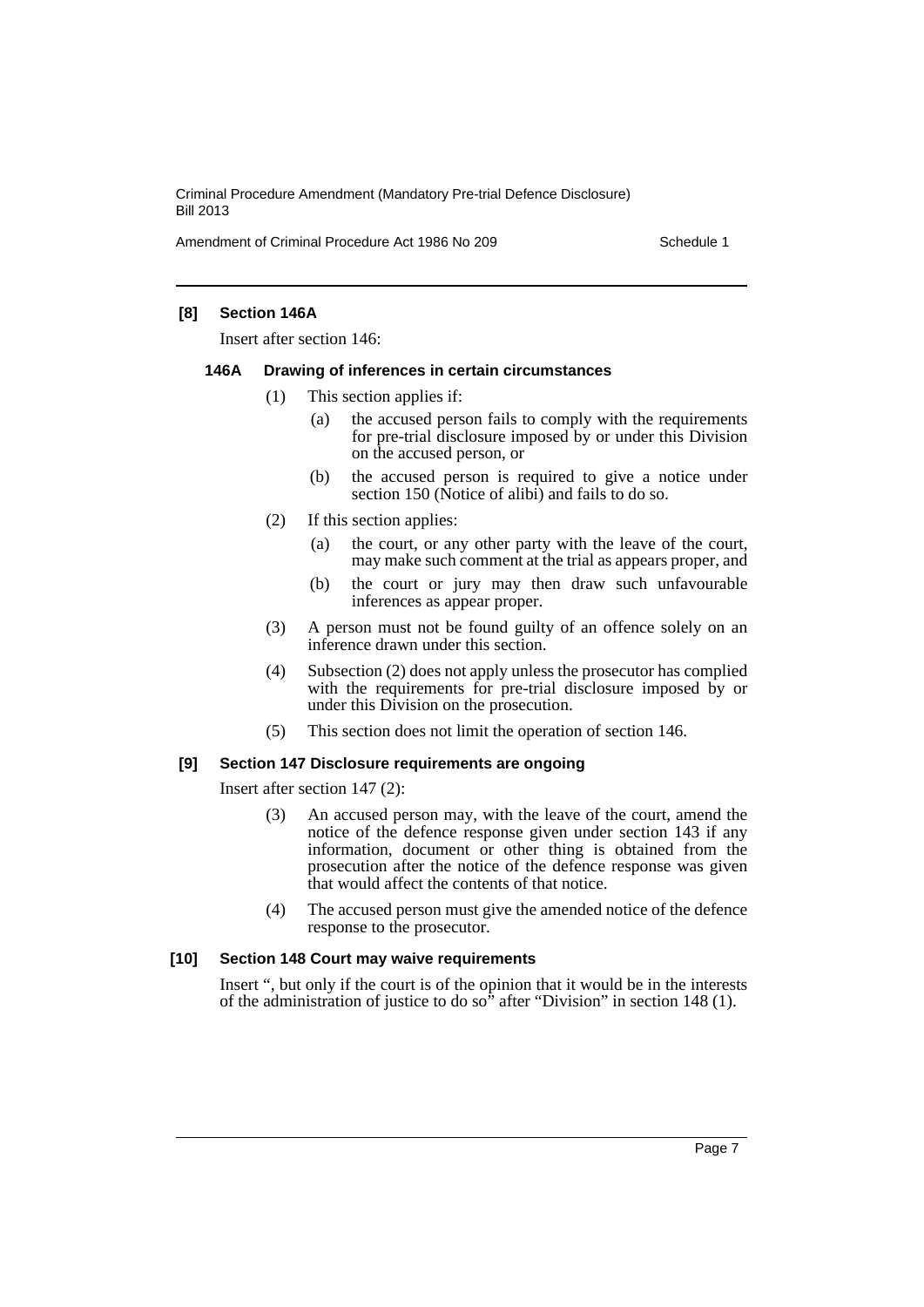Schedule 1 Amendment of Criminal Procedure Act 1986 No 209

#### **[11] Section 148 (4) and (5)**

Insert after section 148 (3):

- (4) The court is to take into account whether the accused person is represented by an Australian legal practitioner when considering whether to make an order under this section.
- (5) The court is to give reasons for the making of an order under this section.

#### **[12] Section 149 Requirements as to notices**

Insert after section 149 (5):

(6) A reference in this section to a notice includes a reference to an amended notice.

#### **[13] Schedule 2 Savings, transitional and other provisions**

Insert at the end of clause 1 (1):

*Criminal Procedure Amendment (Mandatory Pre-trial Defence Disclosure) Act 2013*

#### **[14] Schedule 2**

Insert at the end of the Schedule with appropriate Part and clause numbering:

### **Part Provisions consequent on enactment of Criminal Procedure Amendment (Mandatory Pre-trial Defence Disclosure) Act 2013**

#### **Definition**

In this Part, *amending Act* means the *Criminal Procedure Amendment (Mandatory Pre-trial Defence Disclosure) Act 2013*.

#### **Case management provisions**

- (1) An amendment of Division 3 of Part 3 of Chapter 3 by the amending Act applies only in respect of proceedings in which the indictment was presented or filed on or after the commencement of the amendment.
- (2) Accordingly, a provision of Division 3 of Part 3 of Chapter 3, as in force before its amendment by the amending Act, continues to apply in respect of proceedings in which the indictment was presented or filed before the commencement of the amendment.